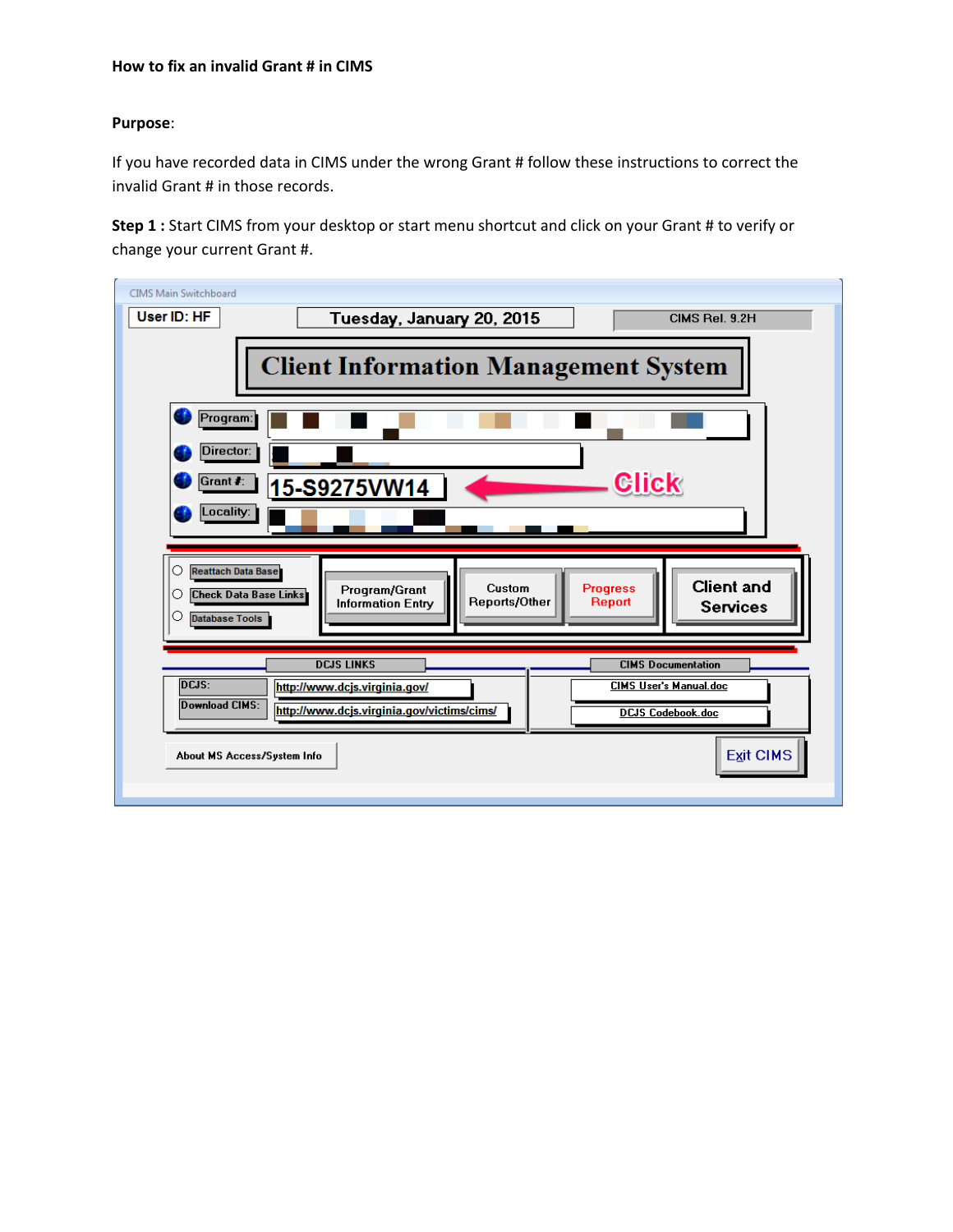**Step 2 :** Make sure your current grant # is correct in section E3 at the bottom of the Program and User Information form. If it is not correct then update it now as shown below:

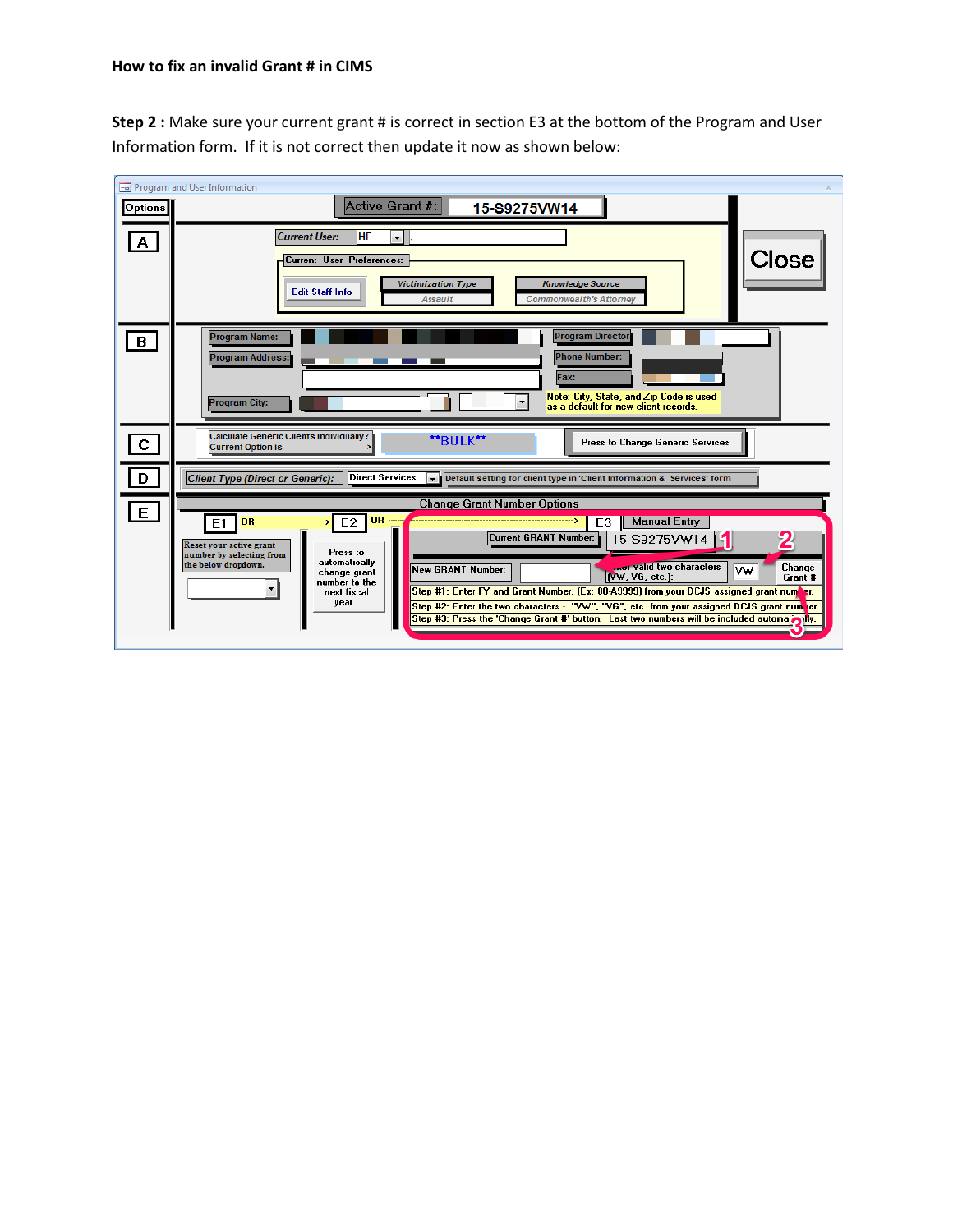

**Step 3 :** Back on the CIMS main screen click on the 'Database Tools' radio button.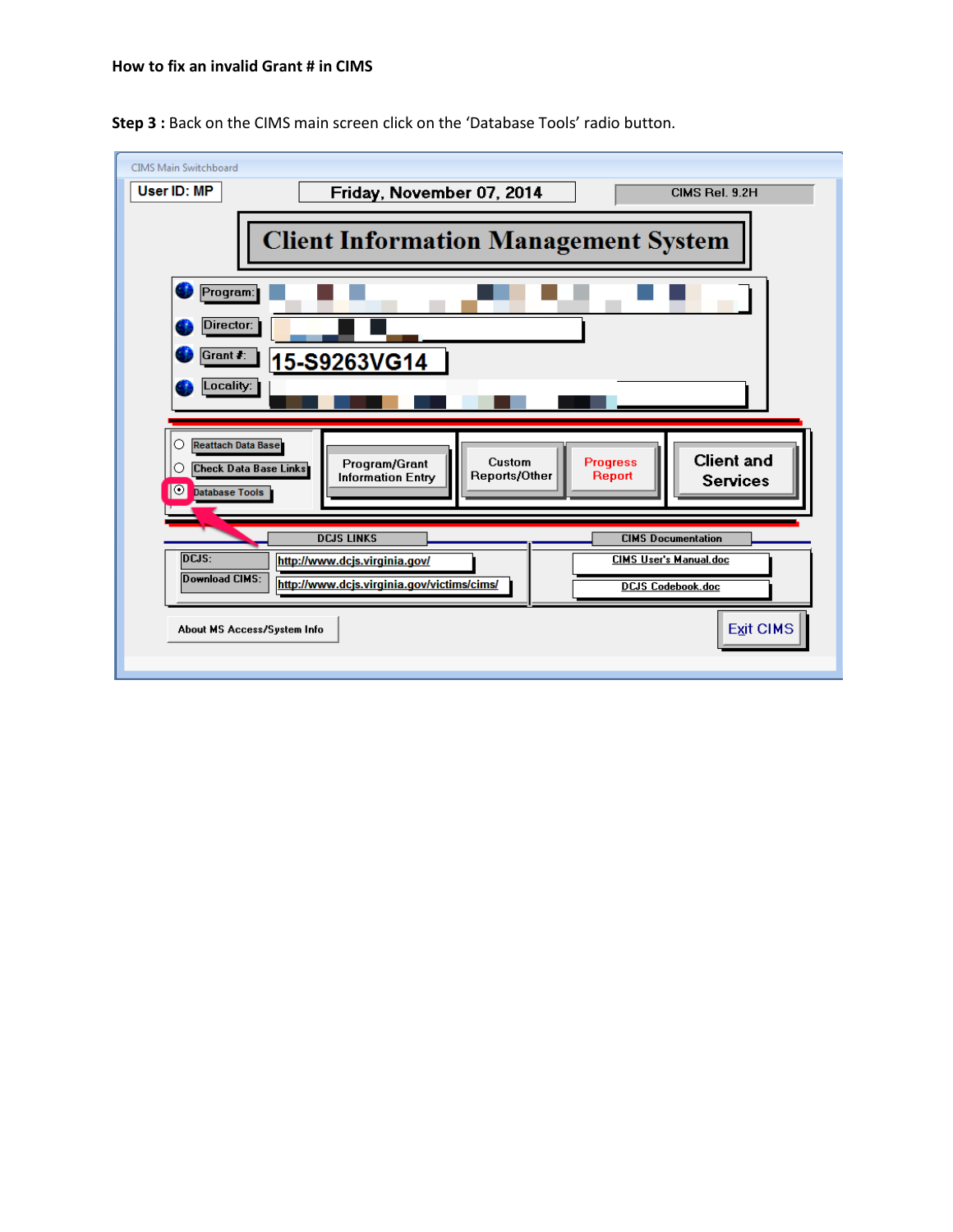**Step 4:** From the database tools screen select your invalid grant # from the drop down list in Box #4 as shown.

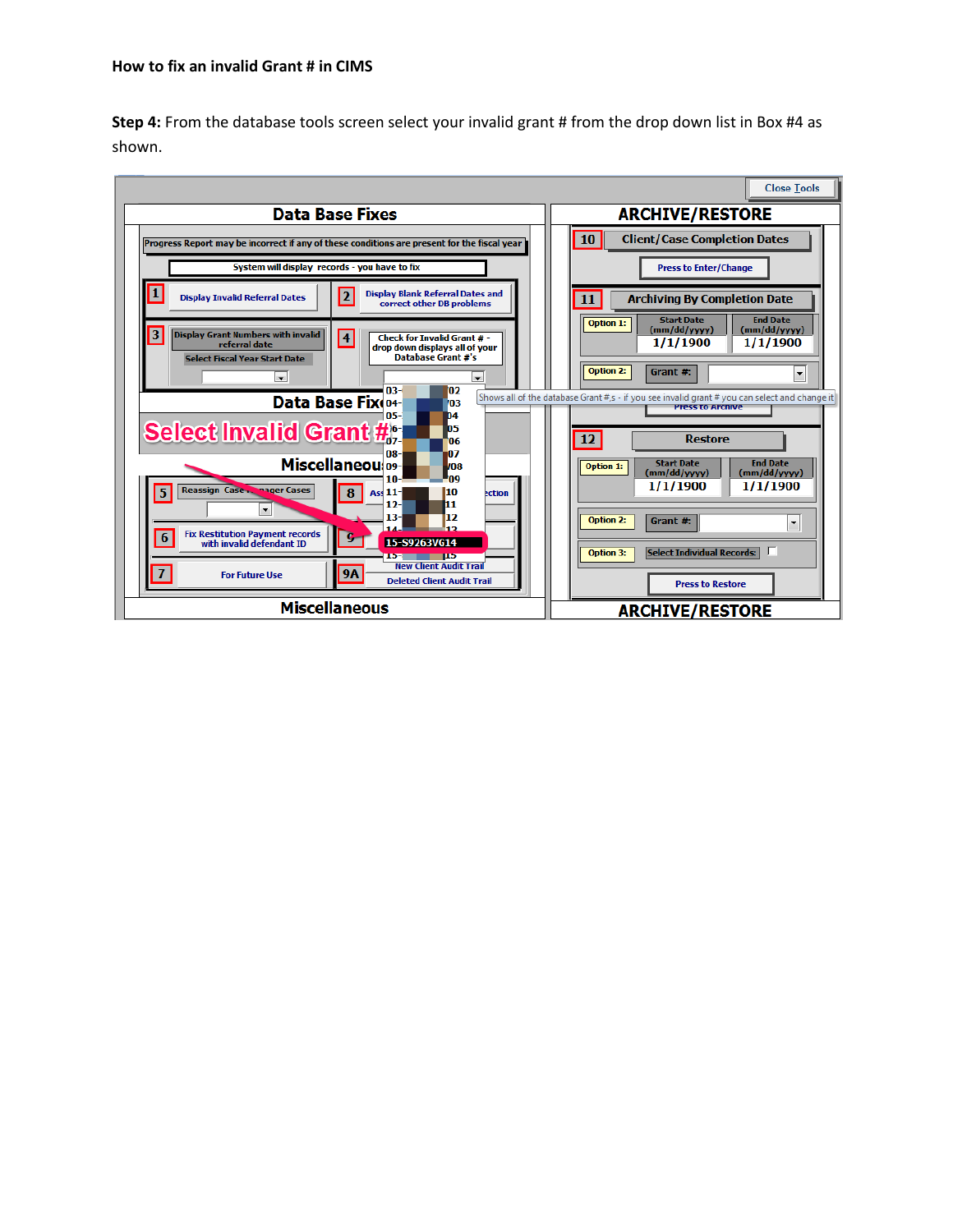**Step 5:** On the Invalid Grant # screen you will see a list of client names, with their referral date and the grant # you selected previously. Go through each record and correct the invalid grant # in the Grant Number column by keying in the correct grant #. When finished press the 'Close' button in the top left of the window as indicated below to save your changes.

|                                                                                                                                                                                                                                   | for frmfix invalid_grant_number - Client Information Management System (CIMS)                    |                                     |                 |                            |  |                            | x                 |  |  |
|-----------------------------------------------------------------------------------------------------------------------------------------------------------------------------------------------------------------------------------|--------------------------------------------------------------------------------------------------|-------------------------------------|-----------------|----------------------------|--|----------------------------|-------------------|--|--|
|                                                                                                                                                                                                                                   | $\frac{1}{2}$ $\frac{1}{4}$ $\frac{1}{4}$ Filter By Selection   Remove Filter/Sort   Filter For: |                                     |                 | Filter Excluding Selection |  | Replace   Insert Hyperlink | Close             |  |  |
| Eal<br>Exit CIMS Select Forms                                                                                                                                                                                                     | <b>Select Reports</b>                                                                            | <b>Select Charts</b>                |                 |                            |  | Type a question for help   | Đ<br>$\mathbf{x}$ |  |  |
| <b>Grant Number that may be Invalid</b>                                                                                                                                                                                           |                                                                                                  |                                     |                 |                            |  |                            |                   |  |  |
| Note: You can use the replace button on the toolbar (top of form), if needed, for mass changes                                                                                                                                    |                                                                                                  |                                     |                 |                            |  |                            |                   |  |  |
| <b>Close when</b><br>First two positions of the Grant # should be the fiscal year (03,04, 05, etc.). Last two Postions should be the fiscal year mings one. When you                                                              |                                                                                                  |                                     |                 |                            |  |                            |                   |  |  |
| are finished changing the Grant # it should be formatted like this: 08-J9999VW07, 07-J9999VW06, 05-J9999VW04, etc. vOONC to SaVe<br>replacing the '9999'. Recommend: first sort on 'Referral Date' in ascending order, then in de |                                                                                                  |                                     |                 |                            |  |                            |                   |  |  |
| 7/1/YYYY and 6/30/YYYY based on the fiscal year of the grant number.                                                                                                                                                              |                                                                                                  |                                     |                 |                            |  |                            |                   |  |  |
| <b>Grant Number</b>                                                                                                                                                                                                               | Refer<br>$\omega$ ate                                                                            | <b>Key in correct Grant # INANC</b> |                 |                            |  | changes                    |                   |  |  |
| 15-S9263VG14                                                                                                                                                                                                                      | 0.27/2014                                                                                        |                                     | Williams        |                            |  |                            |                   |  |  |
| 15-S9263VG14                                                                                                                                                                                                                      |                                                                                                  |                                     | <b>Brandon</b>  |                            |  |                            |                   |  |  |
| 15-S9263VG14                                                                                                                                                                                                                      | 2014                                                                                             |                                     | <b>Robinson</b> |                            |  |                            |                   |  |  |
| 15-S9263VG14                                                                                                                                                                                                                      | 125/2014                                                                                         |                                     | <b>Elliot</b>   |                            |  |                            |                   |  |  |
| 15-S9263VG14                                                                                                                                                                                                                      | 8/25/2014                                                                                        |                                     | <b>Johnson</b>  |                            |  |                            |                   |  |  |
| 15-S9263VG14                                                                                                                                                                                                                      | 8/22/2014                                                                                        |                                     | <b>Perkins</b>  |                            |  |                            |                   |  |  |
| 15-S9263VG14                                                                                                                                                                                                                      | 8/20/2014                                                                                        |                                     | Farrar          |                            |  |                            |                   |  |  |
| 15-S9263VG14                                                                                                                                                                                                                      | 8/19/2014                                                                                        |                                     | Powell          |                            |  |                            |                   |  |  |
| 15-S9263VG14                                                                                                                                                                                                                      | 8/19/2014                                                                                        |                                     | <b>Carson</b>   |                            |  |                            |                   |  |  |
| 15-S9263VG14                                                                                                                                                                                                                      | 8/19/2014                                                                                        |                                     | Farrar          |                            |  |                            |                   |  |  |
| 15-S9263VG14                                                                                                                                                                                                                      | 8/18/2014                                                                                        |                                     | <b>Davis</b>    |                            |  |                            |                   |  |  |
| 15-S9263VG14                                                                                                                                                                                                                      | 8/18/2014                                                                                        |                                     | <b>Rivera</b>   |                            |  |                            |                   |  |  |
| 15-S9263VG14                                                                                                                                                                                                                      | 8/18/2014                                                                                        |                                     | Scott           |                            |  |                            |                   |  |  |
| 15-S9263VG14                                                                                                                                                                                                                      | 8/18/2014                                                                                        |                                     | Perkins         |                            |  |                            |                   |  |  |
| 15-S9263VG14                                                                                                                                                                                                                      | 8/14/2014                                                                                        |                                     | <b>Russell</b>  |                            |  |                            |                   |  |  |
| 15-S9263VG14                                                                                                                                                                                                                      | 8/14/2014                                                                                        |                                     | Dorbeck         |                            |  |                            |                   |  |  |
| 15-S9263VG14                                                                                                                                                                                                                      | 8/14/2014                                                                                        |                                     | <b>Arthur</b>   |                            |  |                            |                   |  |  |
| 15-S9263VG14                                                                                                                                                                                                                      | 8/14/2014                                                                                        |                                     | Lucy            |                            |  |                            |                   |  |  |
| 15-S9263VG14                                                                                                                                                                                                                      | 8/14/2014                                                                                        |                                     | <b>Arthur</b>   |                            |  |                            |                   |  |  |
| 15-S9263VG14                                                                                                                                                                                                                      | 8/14/2014                                                                                        |                                     | <b>Wells</b>    |                            |  |                            |                   |  |  |
| 15-S9263VG14                                                                                                                                                                                                                      | 8/14/2014                                                                                        |                                     | Townes          |                            |  |                            |                   |  |  |
| <b>X</b> Unfiltered<br>Record: II 4 1 of 47<br>$\blacktriangleright$ $\blacktriangleright$ $\dashv$<br>Search                                                                                                                     |                                                                                                  |                                     |                 |                            |  |                            |                   |  |  |

**Step 6:** Now press the 'Close Tools' button on the Database Tools window.